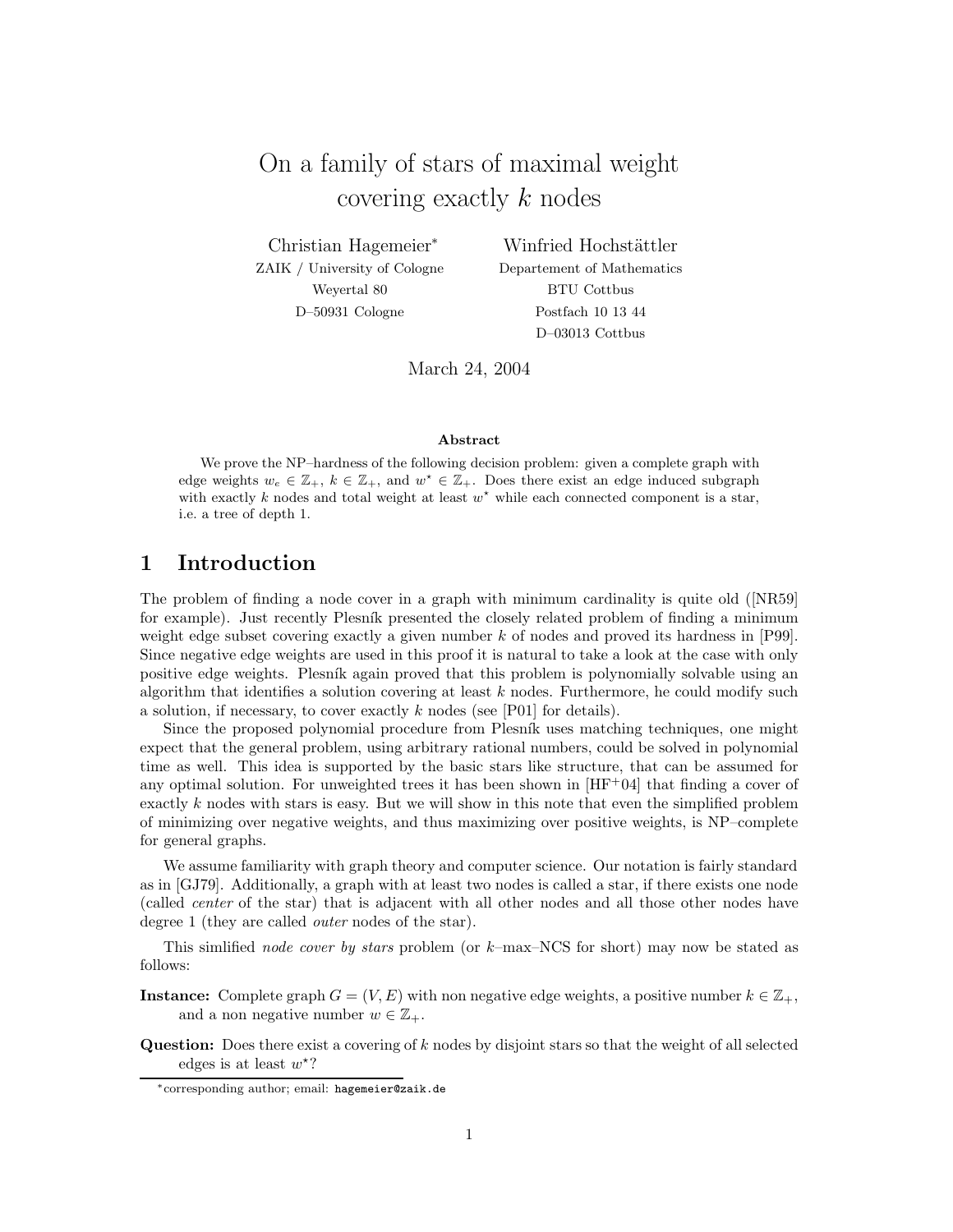In the remainder of this technical report we prove the hardness of this problem. For that purpose we give a reduction from *exact cover by 3–sets (X3C)* (see e.g. [GJ79]).

**Instance:** Set X with  $|X| = 3q$  and a collection C of 3–element subsets of X.

**Question:** Does C contain an exact cover for X, i.e. a subcollection  $C' \subseteq C$  such that  $X =$  $\bigcup_{C_j \in \mathcal{C}'} C_j$  and  $|\mathcal{C}'| = q$ .

## **2 Reduction**

**Theorem 1** k*–max–NCS is NP–complete.*

### **Proof:**

It is obvious that this node cover problem is in NP.

Let  $(X, \mathcal{C})$  be an instance of X3C. We transform this into an instance of k–max–NCS as follows.

- Create a complete graph  $G = (V, E)$  with the following nodes:
	- 1. nodes  $o_i$  for each element  $x_i \in X$
	- 2. two nodes  $c_j$  and  $u_j$  for each set  $C_j \in \mathcal{C}$ .
- The weights of the edges are of three types.
	- 1. For all  $C_j \in \mathcal{C}$  we have  $w_{(c_j, u_j)} = 2|\mathcal{C}| + 1$ .
	- 2. For all  $C_j = \{x_{j1}, x_{j2}, x_{j3}\} \in \mathcal{C}$  we put  $w_{(c_i, o_{ji})} = |\mathcal{C}| + 1$  for  $i = 1, 2, 3$ .
	- 3. All other edges in the complete graph get weight 0.
- Furthermore, let  $k = 5q$  and  $w^* = (5|\mathcal{C}| + 4)q$ .

Clearly, this transformation can be computed in polynomial time.

Note, each set  $C_j$  corresponds to a unique star  $S(C_j)$  of weight  $w(S(C_j)) = 5|\mathcal{C}| + 4$  with center  $c_i$ .

Given an exact three cover  $\mathcal{C}'$  we cover  $5|\mathcal{C}| = 5q$  nodes by the set of stars  $\{S(C_j) | C_j \in \mathcal{C}'\}$ with the correct weight.

Now, if S is a collection of stars covering 5q nodes with a weight of  $w^* = (5|\mathcal{C}| + 4)q$ , we will show that all stars must be of type  $S(C_j)$  for some  $C_j \in \mathcal{C}$  implying the existence of an exact cover. For that purpose we show:

**Claim 1** If S is a star covering p nodes, then  $w(S) \le |p| \left( |C| + \frac{4}{5} \right)$  with equality if and only *if there exists*  $C_j \in \mathcal{C}$  *such that*  $S = S(C_j)$ *.* 

We may assume that such a star does not use any edges of weight zero. This leaves two types of stars:

**stars** T with center  $o_i$ : T covers  $|T| + 1$  nodes. Using  $|T| \leq C$  we compute

$$
w(T) = |T|(|\mathcal{C}| + 1) = (|T| + 1)(|\mathcal{C}| + |T| - |\mathcal{C}|) \le (|T| + 1)|\mathcal{C}|.
$$

**stars** S with center  $c_j$ : We may assume, that  $(c_j, u_j) \in S$  as this edge is of largest weight and all other edges incident with  $u_j$  have weight zero. Let  $l \in \{0, 1, 2, 3\}$  denote the number of edges of weight  $(|\mathcal{C}| + 1)$  in S. Then

$$
w(S) = 2|\mathcal{C}| + 1 + l(|\mathcal{C}| + 1) = (l+2)\left(|\mathcal{C}| + \frac{l+1}{l+2}\right) \leq (l+2)\left(|\mathcal{C}| + \frac{4}{5}\right)
$$

with equality if and only if  $l = 3$ .

2